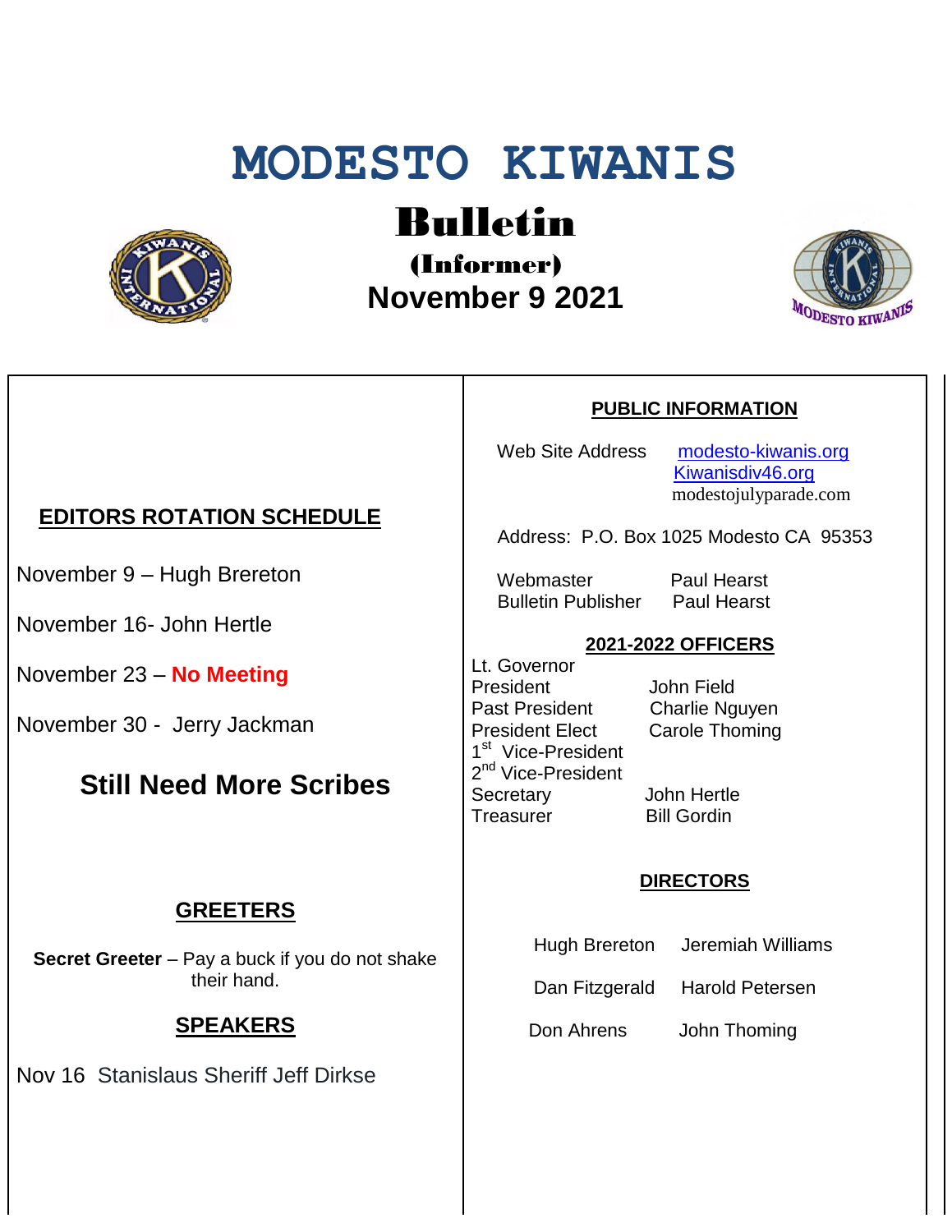-We had a great guest: **Mike Kumler**, a former member of Greater Modesto and then Modesto Kiwanis Club. Great to see him and he looks good! Welcome to this man, originally from Michigan

-**Robert Wykoff** of Oakdale died recently. He was a fixture of Division 46: Governor of Division 46 (The only one from Div. 46). Lt. Governor, on the Foundation. When our secretary died a number of years ago, he met with me to go over what had to be done for the Club until we had a new secretary. Great Kiwanian. The service will be on November 23rd at 11:00 at the Christian Church (?) 330 Maxwell in Oakdale, behind Bordona's store.

-If you can make it, please do. A good turnout by our club for a truly involved and dedicated Kiwanian would be good. **There will not be a general Club meeting that morning, the 23rd.** 

-Kettle Kick-off will be on November 18th. There will be a drive-through at the former Haig Berberian Shop at 9th and D Streets in Modesto. That building is now a homeless shelter apparently. We will have a kettle for donations at our General meeting November 18th.

-**John Hertle** admitted he tried to shake-up **Bill Gordin's** fan status with the Raiders. When **Bill** called **John**, **John** said, "Sorry for your Raider loss". **Bill,** and probably **John** didn't know if they had lost, played, whatever. **Bill** is tough and that won't dim his enthusiasm.

-Keep **Craig Haupt** and his wife Diane in your thoughts and prayers, as his mother-in-law recently died.

-**Carole Thoming** was sad: Green Boy lost. But, her birthday is next week so she asked we celebrate with nice (\$20.00) rendition of "Happy Birthday" today.

-**Charlie Nyugen** and his son went to an Art Education Conference in Anaheim last weekend. The beach was cold and cloudy, but the sand was warm and inviting, so his son was happy

**-Lori,** our recently de-installed Lt. Governor, gave us a good program. Her neighbor, Stephanie was in Yosemite during WWII when the Awahanee Hotel was a "U.S> Navy Service Hospital" for its officers and enlisted servicemen with physical or emotional problems due to their service experiences. Her husband, Jerry, was also our guest. She knew